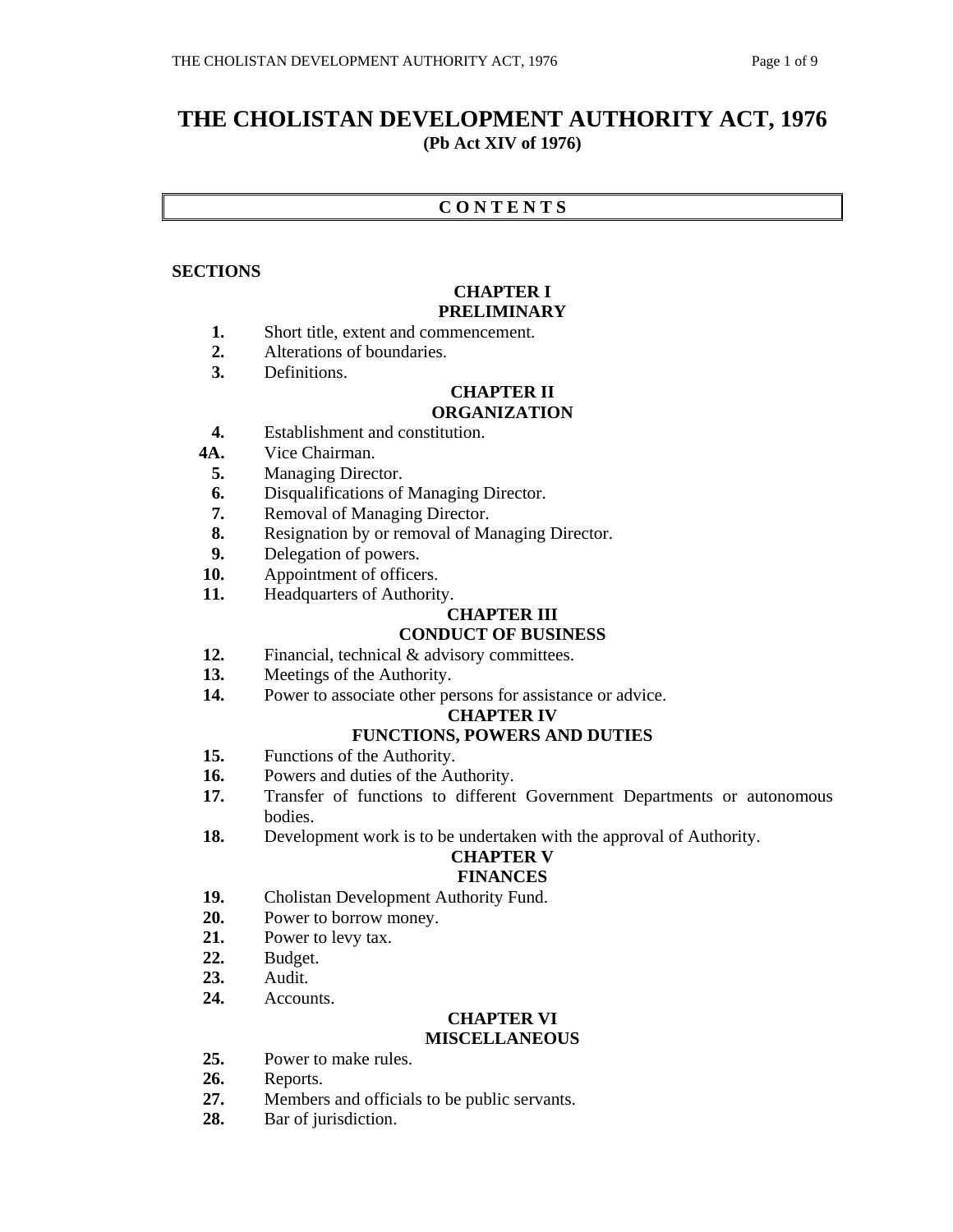- 29. Recovery of sums due to Authority.<br>**30.** Immunity of the Authority and its en
- Immunity of the Authority and its employees.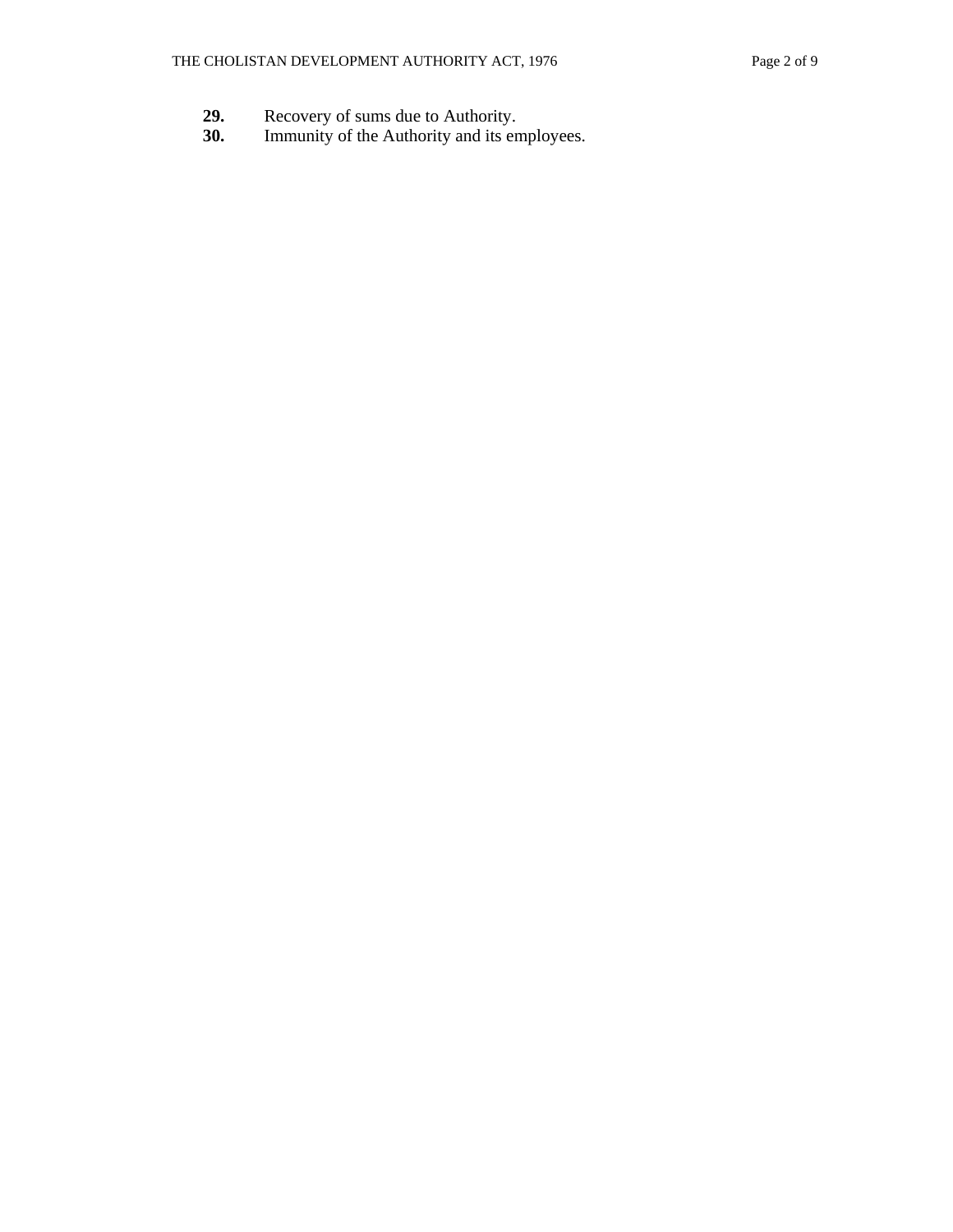# **1 THE CHOLISTAN DEVELOPMENT AUTHORITY ACT, 1976 (Pb Act XIV of 1976)**

[21 July 1976]

## *An Act to provide for the establishment of Cholistan Development Authority*

**Preamble.—** WHEREAS it is expedient to establish an authority for the speedy development and better administration of Cholistan area of Bahawalpur Division; It is hereby enacted as follows:-

#### **CHAPTER I PRELIMINARY**

**1.** Short title, extent and commencement.— (1) This Act may be called the Cholistan Development Authority Act, 1976.

 (2) It shall extend to such area as may be notified as Cholistan area by the Government.

(3) It shall come into force at once.

**2.** Alterations of boundaries.— The boundaries of the Cholistan area may, from time to time, be altered by the Government through a notification in the official Gazette.

- **3. Definitions.**—(1) In this Act, unless the context otherwise requires,—
- (*a*) "Authority" means the Cholistan Development Authority established under this Act;
- (*b*) "Chairman" means Chairman of the Authority;
- (*c*) "Government" means Government of the Punjab;
- (*d*) "Managing Director" means the Managing Director of the Authority;
- (*e*) "Member" means a member of the Authority;
- (*f*) "prescribed" means prescribed by rules;
- (*g*) "specified" means specified by Government through written instructions; and
- (*h*) "rules" means rules made under this Act.

 (2) Words and expressions used but not defined in this Act shall, unless the context otherwise requires, have the same meanings as are assigned to them in the Punjab Land Revenue Act, 1967.

#### **CHAPTER II ORGANIZATION**

 **4. Establishment and constitution.—** (1) As soon as may be, after the commencement of this Act, the Government shall, by notification in the official Gazette, establish an Authority known as the Cholistan Development Authority.

 (2) The Authority shall be a body corporate, and shall have the power to acquire and hold property, both movable and immovable, and shall have perpetual succession and a common seal and shall by the said name, sue and be sued.

- (3) The Authority shall consist of:-
- (*a*) a Minister nominated by the Government; Chairman.
- (*b*) three members from Bahawalpur Division from amongst the Members. Members of the Provincial Assembly of the Punjab or the National Assembly of Pakistan nominated by the Government;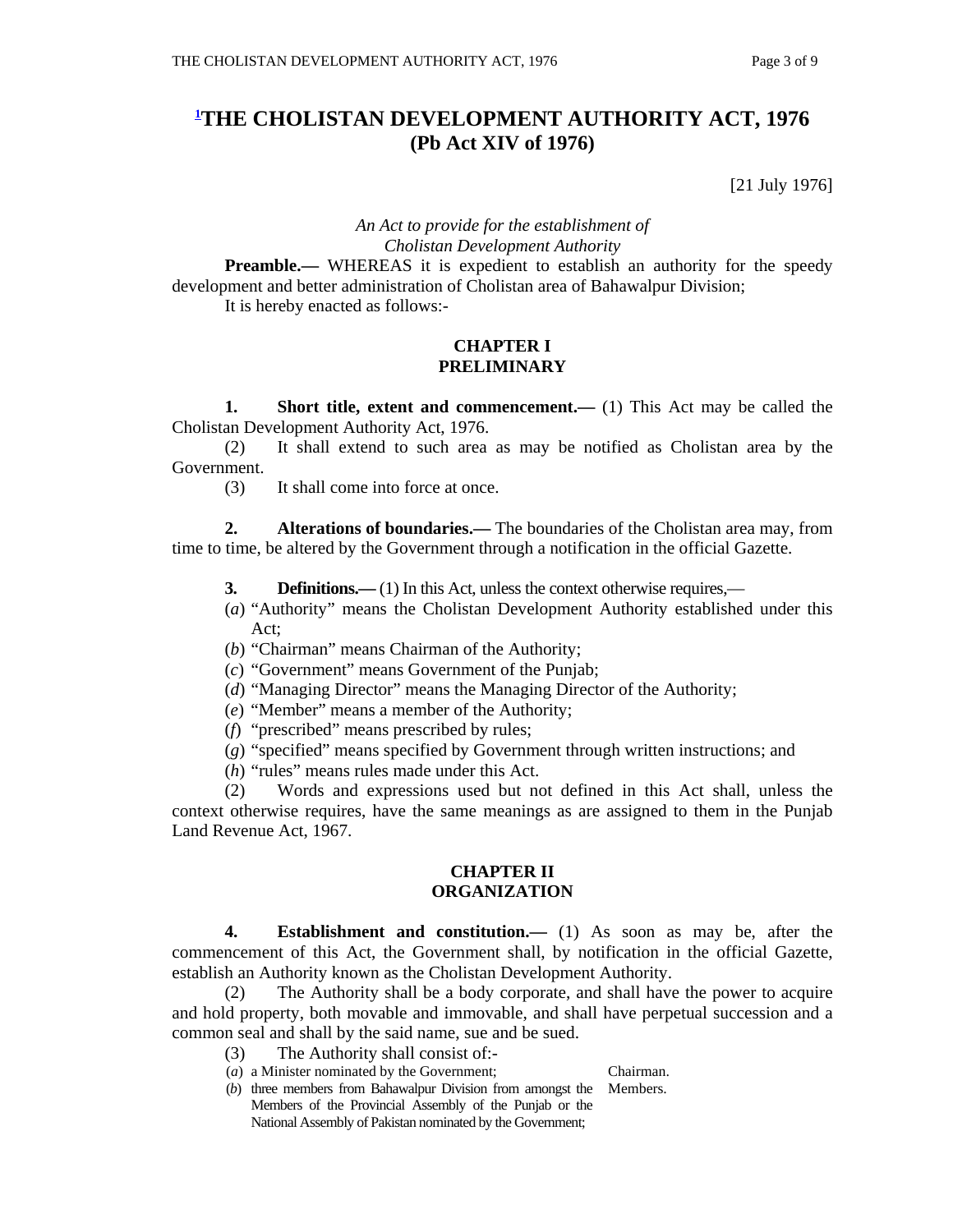| (c) Commissioner, Bahawalpur Division, Bahawalpur;                                  | Member.    |
|-------------------------------------------------------------------------------------|------------|
| (d) Chief Engineer, Irrigation, Bahawalpur;                                         | Member.    |
| (e) Superintending Engineer, Public Health Engineering,                             | Member.    |
| Bahawalpur.                                                                         |            |
| Conservator of Forests, Bahawalpur.                                                 | Member.    |
| (g) Deputy Director Agriculture, Bahawalpur;                                        | Member.    |
| Director, Livestock, Poultry<br>Dairy<br>$(h)$ Deputy<br>and                        | Member     |
| Development, Bahawalpur;                                                            |            |
| Deputy Registrar, Co-operative Societies, Bahawalpur; and<br>$\left( \iota \right)$ | Member.    |
| Managing Director.                                                                  | Member/    |
|                                                                                     | Secretary. |

 (4) Government may by notification in the official Gazette alter, increase or decrease the membership of the Authority.

 (5) The members, except the *ex-officio* members shall, unless replaced earlier, hold office for a term of three years; provided that a member ceasing to hold a public office by virtue of which he became such member shall cease to be such member, notwithstanding that the terms of three years has not expired.

 (6) A Chairman or a Member of the Authority may resign his office by submitting his resignation to the Government in writing.

 (7) No act or proceedings of the Authority shall be invalid merely by reason of any vacancy or defect in the constitution of the Authority.

<sup>2</sup><sup>(4</sup>A. Vice Chairman.— (1) The Government may designate a member as Vice Chairman of the Authority.

 (2) The Vice Chairman shall perform such functions including the functions of the Managing Director as may be assigned to him by the Authority.]

**5. Managing Director.**— (1) The Managing Director shall be the principal executive officer of the Authority and shall be appointed by the Government for a period of three years on such terms and conditions as may be determined by Government.

- (2) The Managing Director shall,—
- (*a*) be a whole time officer of the Authority;
- (*b*) perform such duties as may be specified by Government or assigned to him by the Authority;
- (*c*) on the expiry of his term of office continue to perform his functions for a period of three months or till such time as his successor is appointed whichever is earlier; and
- (*d*) receive such salary and allowances as Government may determine.

 (3) Nothing contained in this section shall preclude the Government from extending the term of office of a Managing Director for such period as Government may determine.

 **6. Disqualifications of Managing Director.—** No person shall be appointed as Managing Director or shall continue to be a Managing Director who—

- (*a*) is, or at any time has been, convicted of an offence involving moral turpitude;
- (*b*) is, or at any time has been, disqualified for appointment in or dismissed from Government service;
- (*c*) is, or at any time has been, adjudged insolvent;
- (*d*) is found to be a lunatic or becomes of unsound mind;
- (*e*) is not a citizen of Pakistan; or
- (*f*) is less than twenty-five years of age.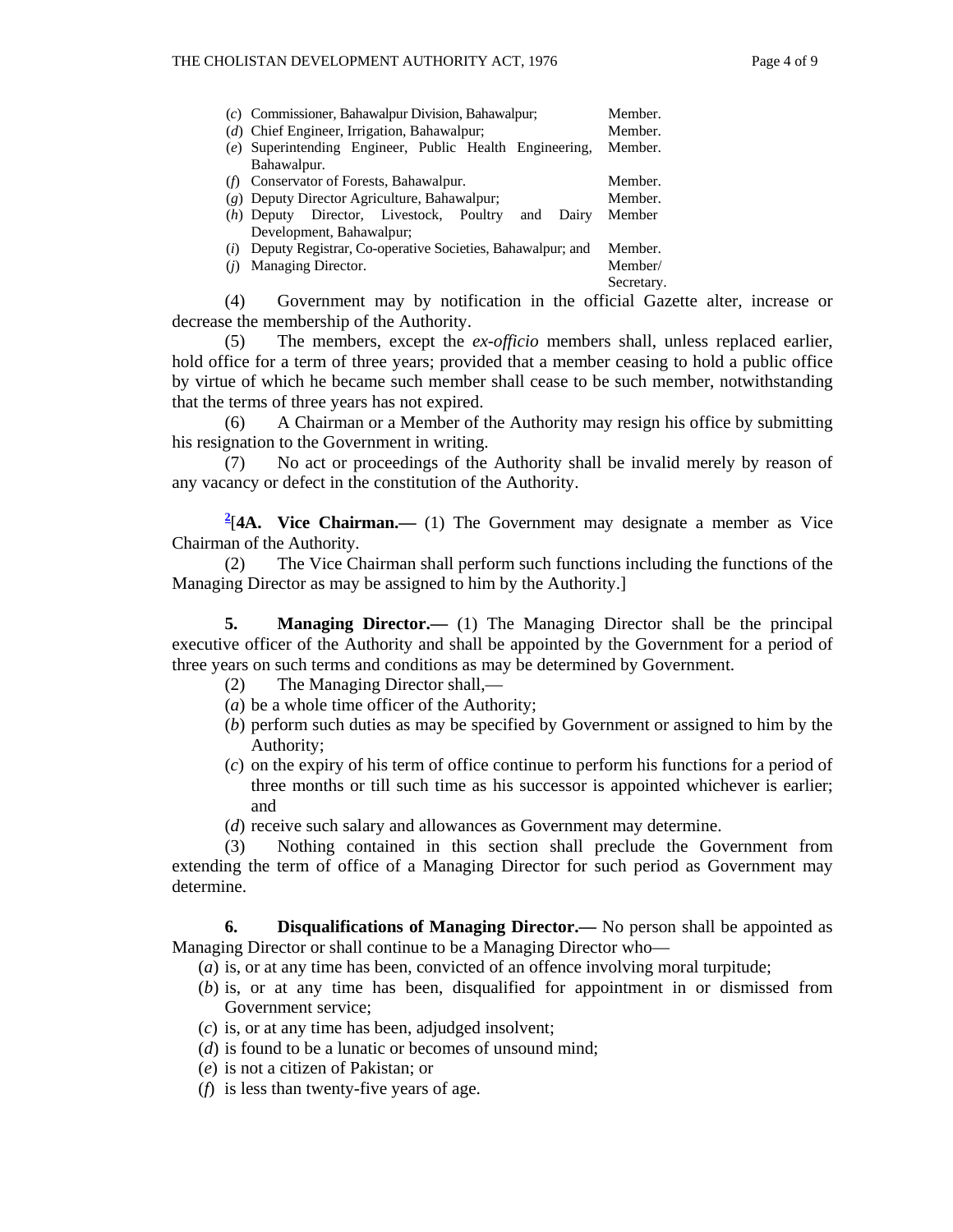**7. Removal of Managing Director.—** The Government may, by order in writing, remove the Managing Director, after giving him an opportunity of being heard, if he—

- (*a*) refuses or fails to discharge, or becomes, in the opinion of Govern-ment, incapable of discharging his responsibilities under this Act;
- (*b*) has, in the opinion of Government, abused his position as Managing Director; or
- (*c*) has knowingly acquired or continues to hold, without the permission in writing of the Government, directly or indirectly or through a partner any share or interest in any contract or employment or in any property, which, in his knowledge, is likely to benefit or has benefitted him as a result of the operations of the Authority.

 **8. Resignation by or removal of Managing Director.—** Notwithstanding anything contained in this Act, the Managing Director may, at any time before the expiry of his term and upon three months' notice, resign his office or upon similar notice, be removed from office by Government without assigning any reason:

 Provided that Government may, upon payment of three months' salary and allowances in lieu of notice, remove a Managing Director immediately without assigning any reason.

 **9. Delegation of powers.—** The Authority may, by general or special order, delegate to the Chairman, Managing Director, or any Member, officer, advisor, expert or employee of the Authority any of its powers, duties or functions under this Act or the rules made thereunder, subject to such conditions as it may deem fit to impose.

**10.** Appointment of officers.— The Authority may, subject to such general or special orders, as Government may give, appoint such officers, advisors, experts or employees as may be necessary for the efficient performance of its functions, on such terms and conditions as may be prescribed.

**11. Headquarters of Authority.—** The headquarters of the Authority shall be at Bahawalpur.

## **CHAPTER III CONDUCT OF BUSINESS**

 **12. Financial, technical & advisory committees.—** The Authority may constitute such financial, technical and advisory committees as may be deemed necessary for carrying out the purposes of this Act.

**13.** Meetings of the Authority.—— (1) The meetings of the Authority shall be held at such time and place as may be prescribed:

 Provided that until rules are made in this behalf, meetings shall be held at such time and place as may be determined by the Chairman.

 (2) The quorum required for transacting business at a meeting of the Authority shall be four, one of whom shall be an official member.

 (3) Each member, including the Chairman, shall have one vote but in the event of equality of votes, the Chairman shall have a casting vote.

 $\frac{3}{2}$  (4) The meetings of the Authority shall be presided over by the Chairman and in his absence by the Vice Chairman and in the absence of both, by the member of the Authority elected for the purpose by the members present from amongst themselves.]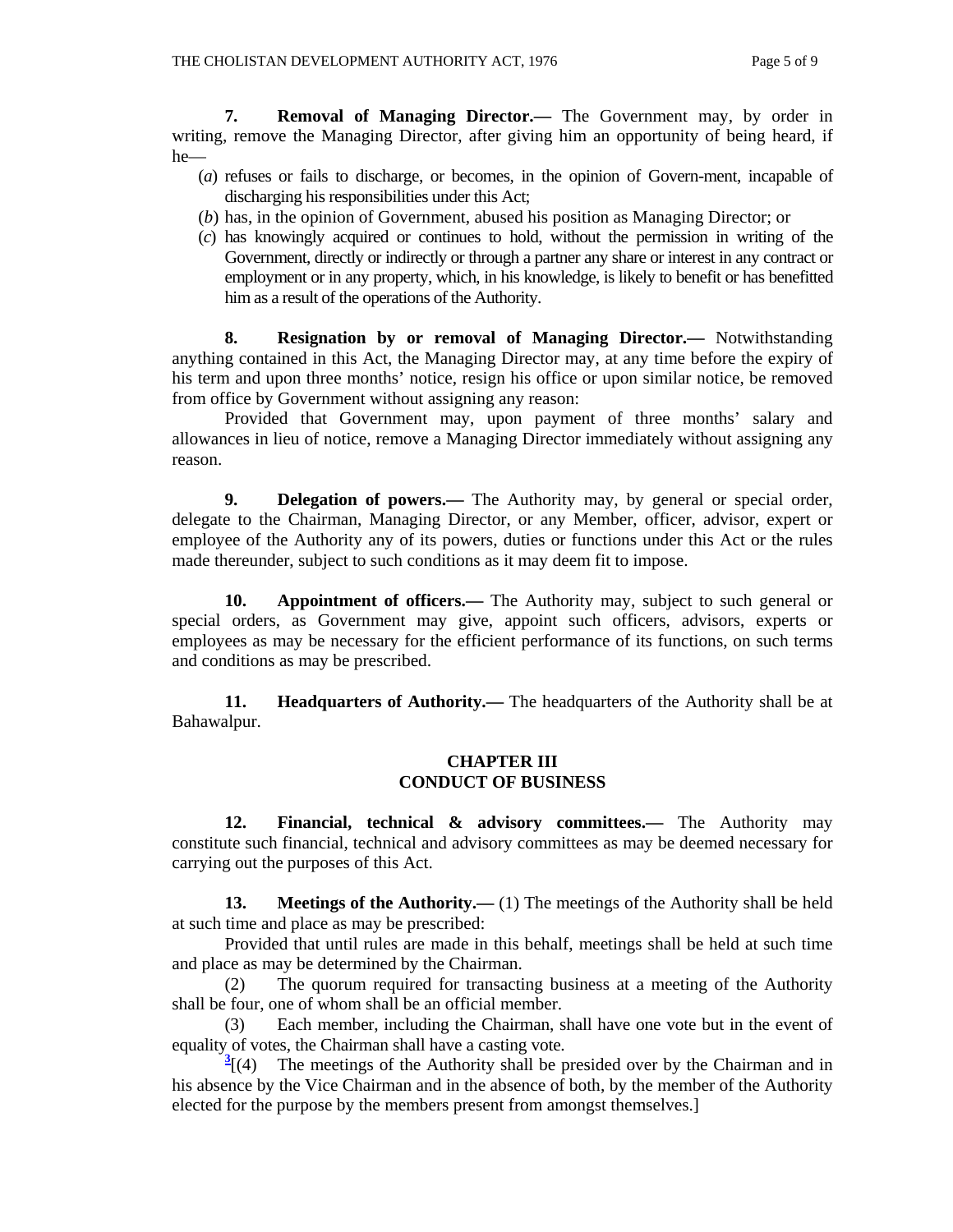(5) No act or proceedings of the Authority shall be invalid on the ground of the existence of any vacancy in or any defect in the constitution of the Authority.

(6) The Authority shall frame its own regulations for the conduct of its meetings.

 **14. Power to associate other persons for assistance or advice.—** The Authority may associate with itself any person in such manner and on such terms and for such period as it may deem fit, whose assistance or advice it may require in carrying out the provisions of this Act:

 Provided that a person so associated shall not have right to vote and shall not be deemed to be a member of the Authority for that or any other purpose.

## **CHAPTER IV FUNCTIONS, POWERS AND DUTIES**

**15. Functions of the Authority.**— Subject to such conditions as Government may impose, the Authority may undertake any work for any or all of the functions detailed below within the area of its jurisdiction:-

- (*a*) The breaking up, cultivation, afforestation, planation, levelling or reclamation of land for the production of foodgrains, fruits, vegetables, fuel, fodder and the like;
- (*b*) to grant land to any person on any conditions it thinks fit and for that purpose issue statement or statements of conditions;
- (*c*) to provide means of irrigation and irrigational channels;
- (*d*) to provide drinking water for human beings and cattle;
- (*e*) to carry out extensive ground water supply to locate sweet water points and sinking of wells and tubewells for drinking and irrigation purposes;
- (f) the lay out and construction of town, mandi-villages and settlements and their upkeep and development;
- (*g*) the provision of communication facilities, including the lay out and construction of roads and parks;
- (*h*) the provision of livestock farms, dairy farms, sheep farms, poultry farms, etc;
- (*i*) the installation and management, maintenance and encouragement of public utility undertakings, rural trades and crafts, industries and works;
- (*j*) arrangements for the marketing of the produce and goods of Cholistan;
- (*k*) the conservation, preservation of forests, and multiplication of wildlife and natural vegetation and exploration of mineral resources of Cholistan;
- (*l*) the doing of all acts intending to promote health, well-being and prosperity of the residents of Cholistan and their cattle heads and establishment of civil and veterinary hospitals and dispensaries;
- (*m*) the establishment of educational institutions;
- (*n*) to advance loans to the owners, occupiers or tenants of land upon such terms and conditions as may be prescribed for breaking up and cultivation of lands, construction of water courses, sinking of wells and tube-wells, purchase of cattle and of agricultural implements and machinery, seed and fodder, cattle farm, construction of houses, godowns, and cattle sheds, and for any other purpose allied or subsidiary to agriculture;
- (*o*) to promote and undertake research on any matter;
- (*p*) for any other matter, with the permission of the Government, which may be deemed necessary to promote the general efficiency of a scheme and for the development of Cholistan;
- (*q*) to promote tourism and establishment of national parks, holiday camps and villages; and
- (*r*) to undertake any function which the Government may assign to it: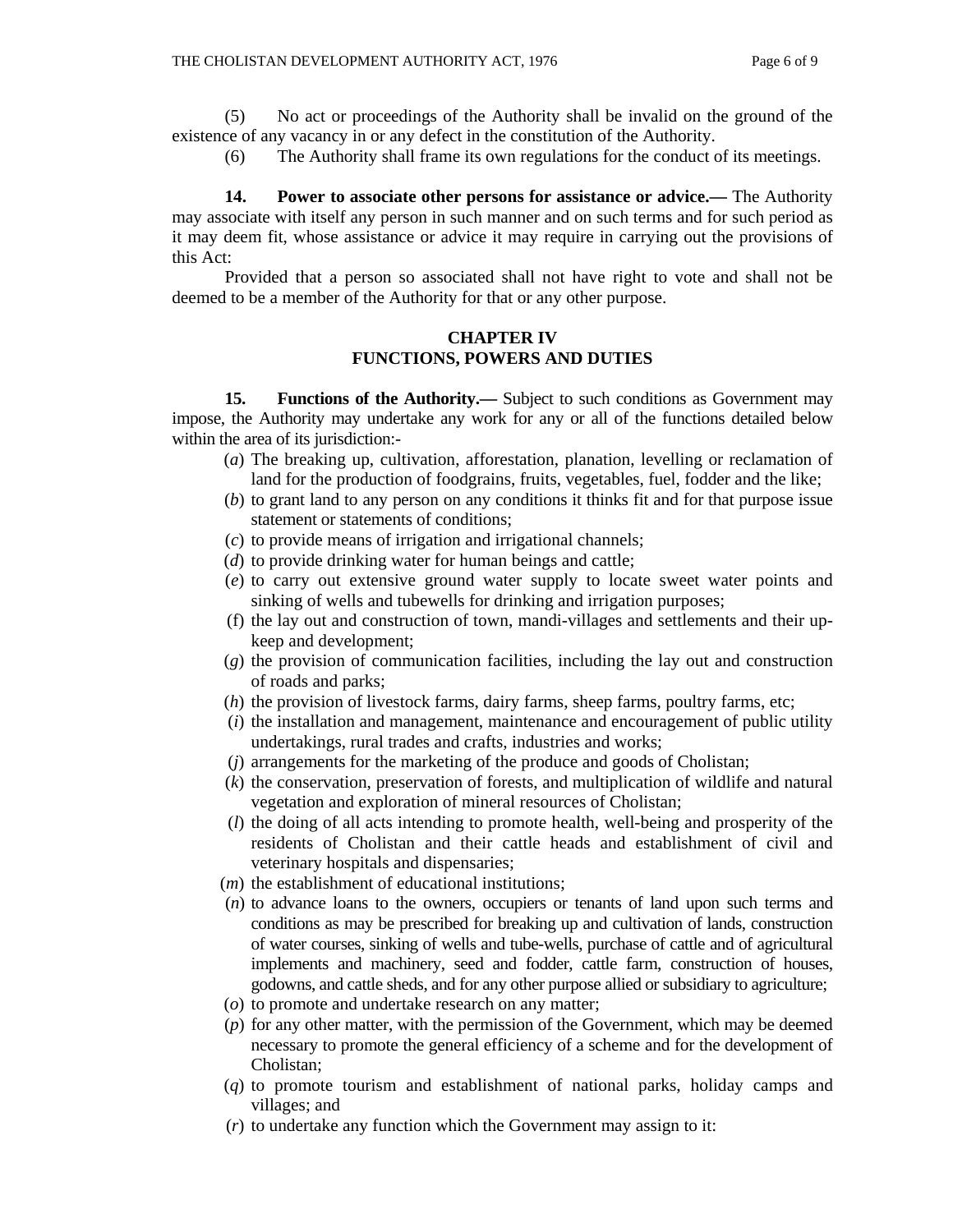**4** [Provided that while undertaking the function under clause (*f*) provision of a plot or plots for construction of mosque shall be made.]

**16.** Powers and duties of the Authority.— (1) Subject to such rules as may be framed, the Authority shall have full powers to—

- (*a*) incur expenditure for the improvement and development of Cholistan or for completion of any work, plan or scheme undertaken by it within the area of its jurisdiction; and
- (*b*) enter into and perform all such contracts as it may consider necessary or expedient for carrying out the purposes of this Act.

 (2) Without prejudice to the generality of the powers conferred under sub-section (1) the Authority may:-

- (*i*) with approval of the Government grant land to any person on any condition it thinks fit and for this purpose issue a statement or statements of conditions on which the Authority is willing to grant land;
- (*ii*) resume land so granted or in the alternative impose a penalty not exceeding Rs.500 when the tenant is proved to the satisfaction of the Authority to have committed a breach of the conditions of the tenancy and shall resume the grant so made if the land forming the subject matter of the grant was acquired by misrepresentation or concealment of true facts:

 Provided that before an order under clause (*ii*) above is made, the tenant shall be given an opportunity to appear and state his objections:

 Provided further that, in a case of resumptions, the tenant shall be liable to restore possession of the land to the Authority forthwith, but shall be entitled to compensation for the standing crops and for improvements made by him during his tenancy;

- (*iii*) take over and manage Government lands or any other assets and property on such terms and conditions as may be agreed upon between the Authority and the Government;
- (*iv*) regulate by general or special order,—
	- (*a*) the use of land and restrict or prohibit the carrying of any offensive or any unwholesome trade or construction of buildings or structures;
	- (*b*) clearing or breaking up of land for cultivation;
	- (*c*) the quarrying of stone and the burning of lime and charcoal;
	- (*d*) the admission, herding, parking and retention of cattle;
	- (*e*) the filling, girdling, looping, taping, or burning of any tree, timber or vegetable; and
	- (*f*) the kindling, keeping or carrying of any fire;
- (*v*) undertake breaking up of land, planting of trees, construction of water courses and do all necessary acts to bring land vested in it under cultivation;
- (*vi*) advance money either by way of grant or by way of loan or partly by way of grant and partly by way of loan to any person in furtherance of the objects of this Act on such terms and conditions as may be prescribed.

 **17. Transfer of functions to different Government Departments or autonomous bodies.—** The Authority may, with the approval of the government, and if the Government so directs, shall transfer any of its functions and powers to a department of the Government or a semi-autonomous body or local authority on such terms and conditions as may be determined by Government or agreed upon between the parties.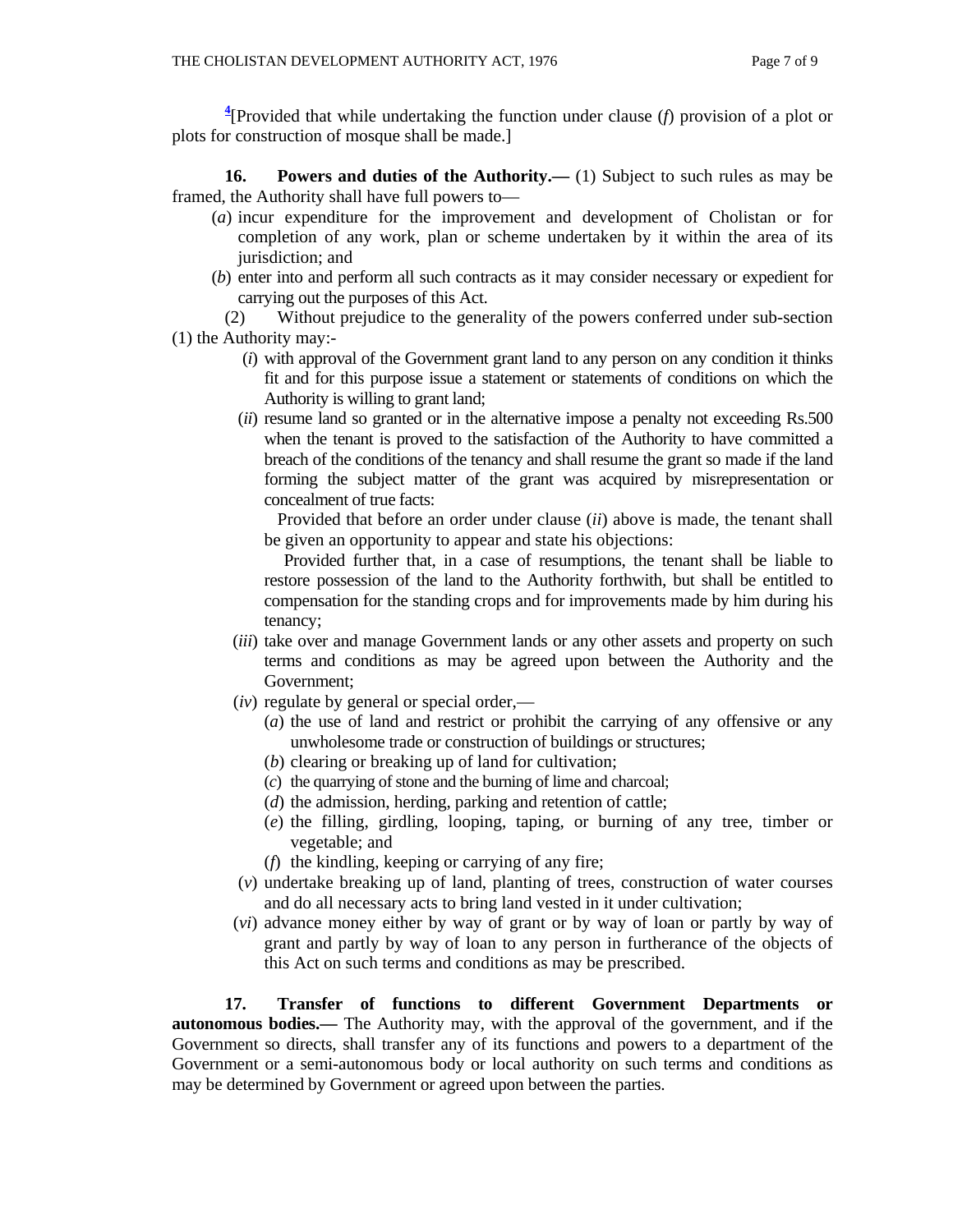**18. Development work is to be undertaken with the approval of Authority.—** (1) No person or a Government agency shall continue or undertake any development work or a project within the area of jurisdiction of the Authority without the prior approval of the Authority in writing.

 (2) The Authority may require a Government agency or a local body to undertake any specific developmental activity in the Cholistan area and to ensure its compliance failing which the Authority may take over such developmental activity and complete itself.

#### **CHAPTER V FINANCES**

 **19. Cholistan Development Authority Fund.**—(1) There shall be formed a fund to be known as "Cholistan Development Authority Fund" which shall vest in the Authority and shall be utilised by the Authority in connection with its functions under this Act including the payment of salaries and other remunerations to the members, officers, servants, experts and consultants of the Authority.

- (2) The fund shall consist of—
- (*a*) grants-in-aid by the Government or Federal Government;
- (*b*) loans obtained from the Government;
- (*c*) loans obtained from the State Bank of Pakistan or scheduled banks with special or general sanction of the Government;
- (*d*) foreign aid/loans obtained through the Government;
- (*e*) all fees, rates and service charges received by the Authority;
- (*f*) sale proceeds by way of disposal of assets of the Authority; and
- (*g*) all other money received by the Authority.

 **20. Power to borrow money.—** The Authority shall be deemed to be a Local Authority under the Local Authorities Loans Act, 1914 (Act No. IX of 1914) for the purpose of borrowing money, under the said Act:

 Provided that no local or foreign loans shall be obtained by the Authority without the prior sanction of the Government.

 **21. Power to levy tax.—** The Authority may with the previous sanction of the Government, levy rates, fees and charges to cover expenses for the development of the Cholistan area.

**22. Budget.**— The Authority shall prepare its annual budget estimates and submit the same to the Provincial Government by the end of the month of March preceding the commencement of the financial year to which it relates and the Provincial Government may modify the said estimates to such extent as it may consider necessary.

**23. Audit.**— (1) The Auditor-General shall audit and check the accounts of the Authority at least once in a financial year.

 (2) The Authority shall produce all accounts, books and connected documents and furnish such explanation and information as the Auditor-General or any officer authorised by him in this behalf, may require at the time of audit.

 (3) The statement of audit and accounts referred to in sub-section (1) shall be furnished to Government by the Authority within a period of 3 months after close of financial year.